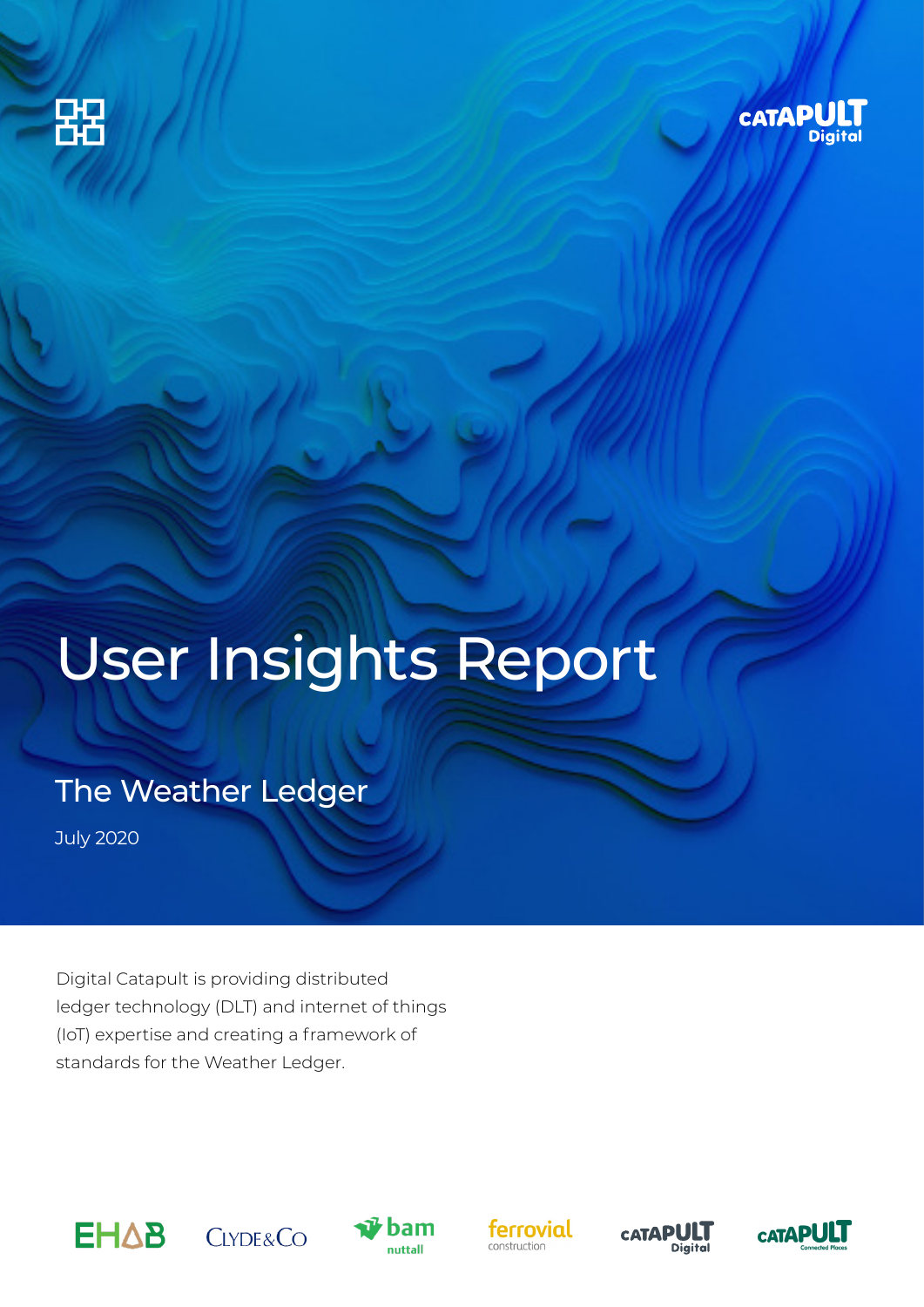## **Contents**

|                                                                                                                       | 3               |
|-----------------------------------------------------------------------------------------------------------------------|-----------------|
|                                                                                                                       | $\cdot$         |
| Weather compensation events - context and industry standards <b>Material Strutter Compensation</b> events -           | 5               |
|                                                                                                                       | $6-7$           |
|                                                                                                                       | $8 - 9$         |
|                                                                                                                       | 10              |
|                                                                                                                       | . 11            |
|                                                                                                                       | $\overline{12}$ |
| Appendix                                                                                                              | $13 - 14$       |
| About Digital Catapult <b>Executive Construction Construction</b> Construction Construction Construction Construction | 15              |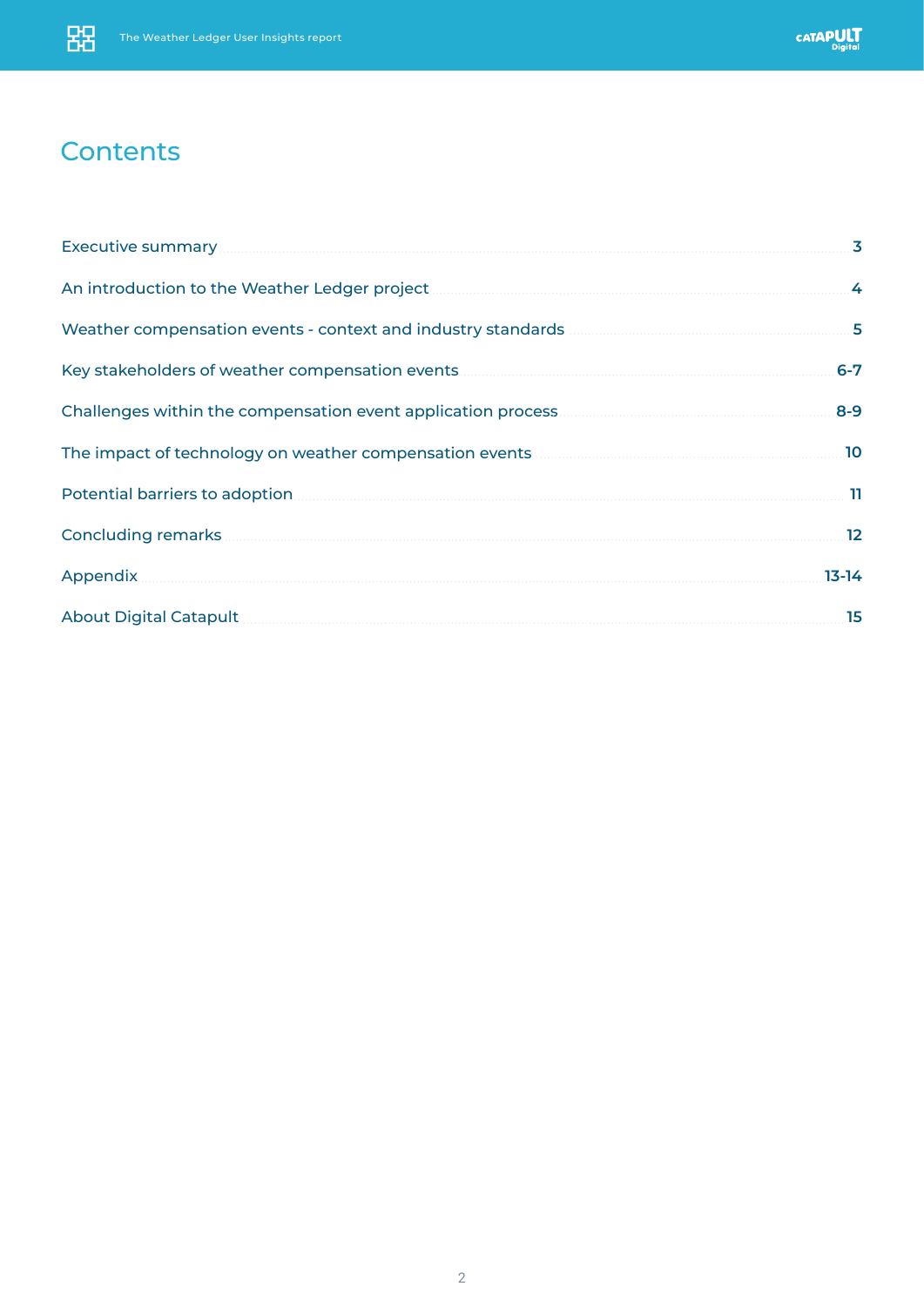### Executive summary

As part of the Weather Ledger project, this user insights report explores and reveals insights into the human level impacts of weather based compensation events. Identifying potential improvements to the weather risk management process and the likely benefits of general process improvement and through the use of digitalisation.

By gaining a deeper understanding of the topics most relevant to potential solution users, this report provides useful insights into a pertinent distributed ledger technology (DLT) and internet of things (IoT) solution for the Weather Ledger project. This project is part of the Innovate UK funded Transforming Construction Challenge which aims to transform the construction sector and allow it to produce "safe, healthy, efficient buildings using the latest digital manufacturing techniques".

#### **Research methodology**

This report and research has been authored by Digital Catapult as part of the Weather Ledger project. This report was informed by both primary and secondary research, with insights gained from semi-structured interviews with industry experts, as well as a wide reaching and in-depth literature review of industry reports, whitepapers, articles and briefing papers published by governments, top tier business firms and construction expert groups.

### **Key findings**

- 1. Although adverse weather conditions frequently affect construction and civil engineering projects, only a small proportion of events are eligible for compensatory relief, which can have significant impact on the small profit margins and trading of project partners
- 2. Although application for compensatory relief is set out in industry contracts such as the new engineering contract (NEC) templates, the process for applying for weather specific compensation events (CEs) is often based on subjective data, causing contention between project partners
- 3. Project managers, contractors and headquartered (HQ) functions are likely to be the key beneficiaries from a pilot using DLT and IoT technology, as these technologies provide data and assurances that the existing weather compensation events process does not currently possess, which can help to streamline and improve the process
- 4. Whilst the construction industry is starting to increase its use of technology, the industry is traditionally slower to adopt than other sectors, and as such, widespread adoption of the proposed solution could be equally slow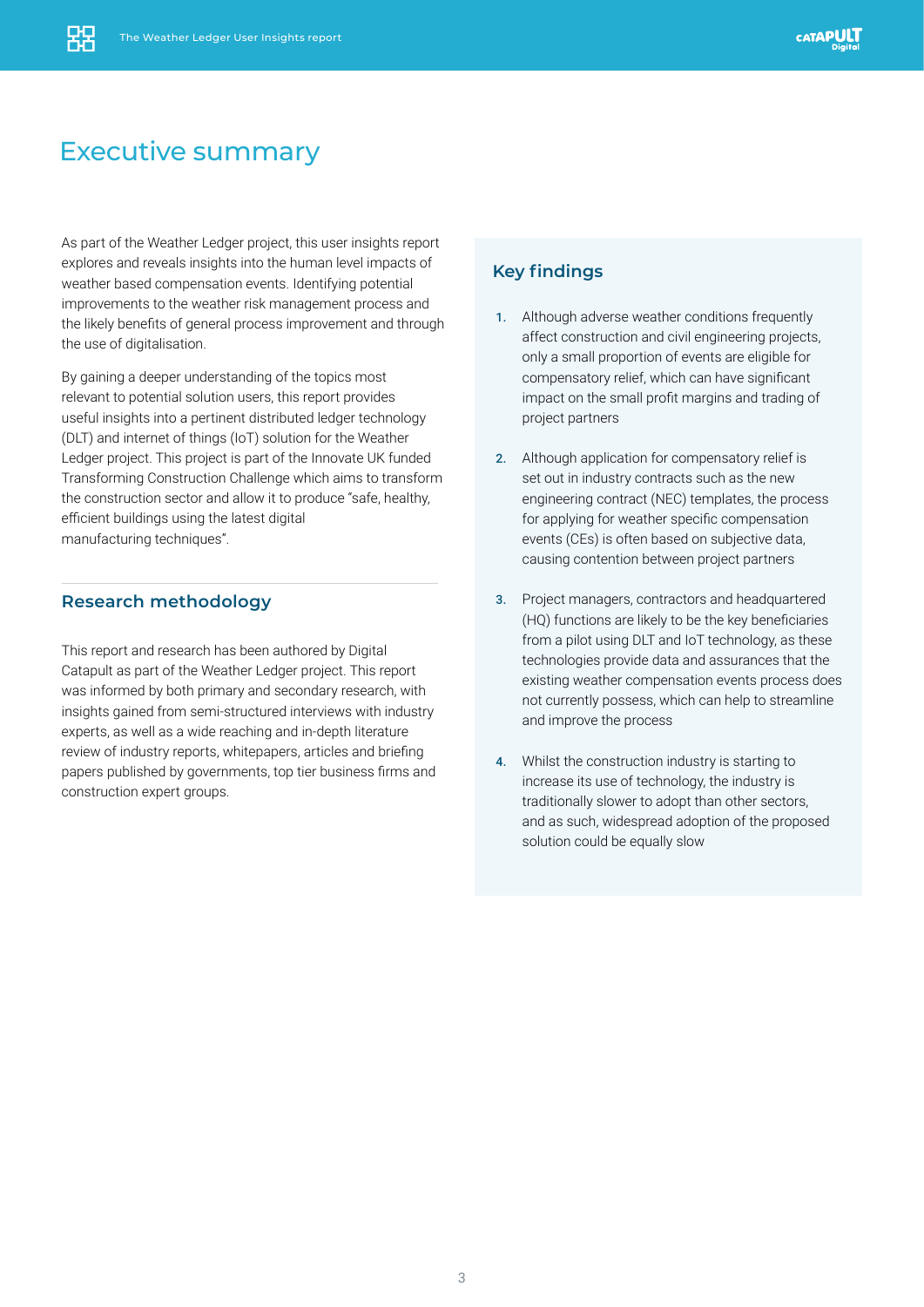# An introduction to the Weather Ledger project

Digital Catapult is providing distributed ledger technology (DLT) and internet of things (IoT) expertise and creating a framework of standards for the Weather Ledger, an Innovate UK project.

Climate change is making it increasingly difficult to predict weather patterns. Combined with the general increase in more extreme weather, this has made planning and operations more difficult for the construction industry, impacting on weatherrelated contract disputes, the costs of which can run into billions globally each year.

This 12-month project will develop and demonstrate a real-world DLT solution for automated evidence collection, information exchange, and contract administration relating to adverse weather events at two real-world construction sites.

### **Internet of things devices (IoT)**

Using internet of things devices (IoT) on-site, construction companies can collect accurate and highly localised weather information. This feeds into smart contracts running on a distributed ledger shared by all parties to a worksite. This immutable shared data is both transparent and auditable. Automation of contract clauses based on this trusted shared data will save time and reduce, or even eliminate, costly and wasteful disputes.

The Weather Ledger is exploring the applicability of this model, including the user experience it would provide:

- Simple governance rules, no GDPR-sensitive data, no sensitive company data
- Verification replaces trust, through visible smart contract execution, immutable data and total auditability
- Simultaneous smart contract execution by all stakeholders, according to the weather data collected by IoT devices, enabling rapid alerts and swift allocation of compensation

#### **Smart contracts**

It is hoped that this project will set a precedent for further application of distributed systems in the construction industry

- Time can be better used for tasks that will help projects to complete more effectively and on time
- Lowering the risk of dispute will enable better collaboration within the industry
- Better data in general could help with more effective scheduling, to improve project delivery times
- This data may be used to add value for other industries

Product development will be undertaken with participation from all partners, maximising the value of available expertise.

Testing and iteration will be subject to detailed feedback from construction staff, on-site and office-based.

IoT devices used on a construction site are still novel, and for them to be used to collect weather data and then for the data to be used for smart contracts is entirely new and innovative.

Smart contracts and 'legal engineering' are both highly exciting emerging fields. The Weather Ledger is a world first in commercially-applicable smart contract technology, and certainly a first for construction.

Smart contracts are intended to automate the burdensome administrative work associated with disputes, which should also reduce any friction which would otherwise arise between parties. Smart contracting frees up legal experts to address more complex issues.

The Weather Ledger is an Innovate UK funded project led by consortium partners EHABITATION (EHAB) Limited and supported by Clyde & Co, Connected Places Catapult, Digital Catapult, Ferrovial Corporation UK and BAM Nuttall.











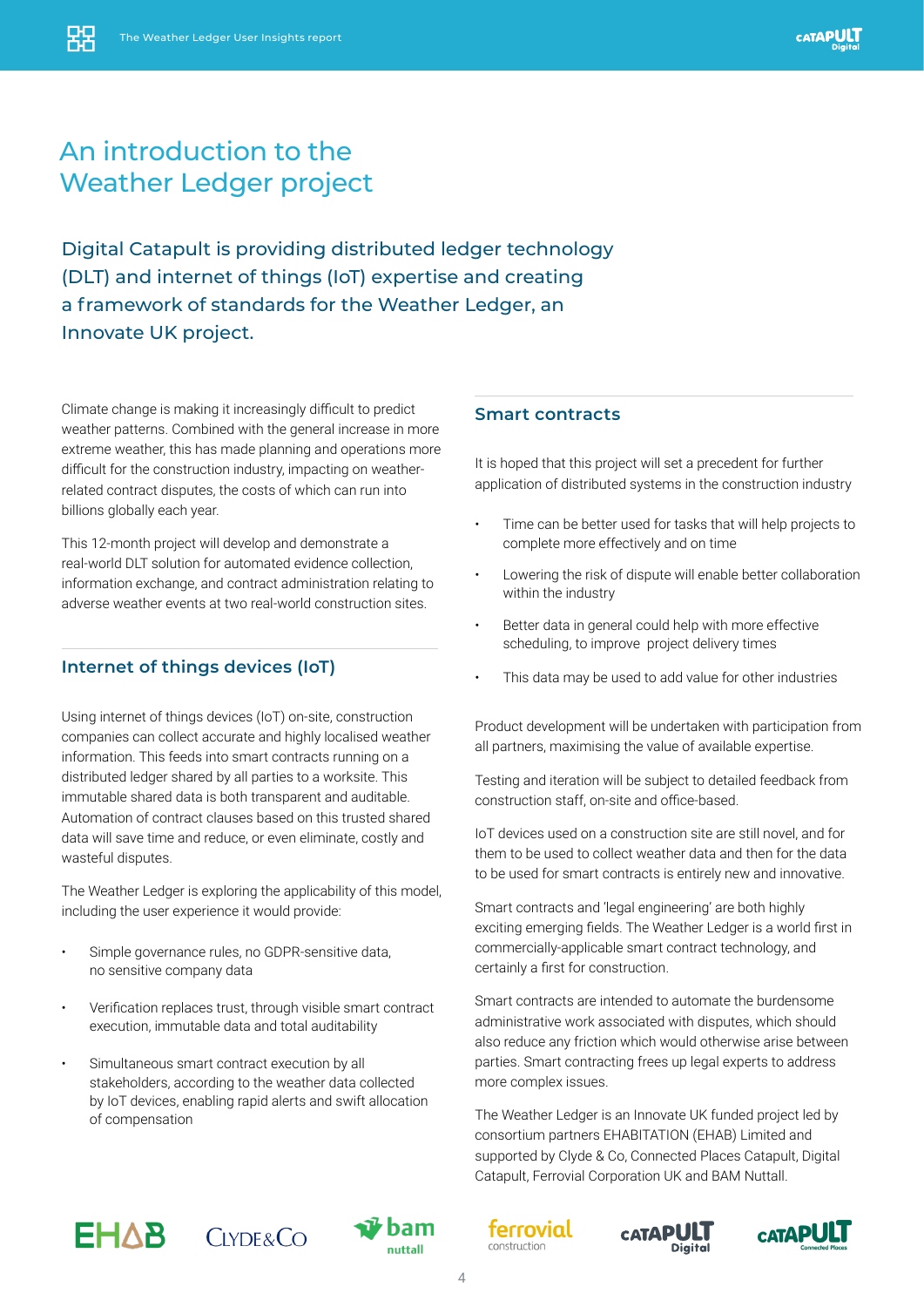### Weather compensation events

Context and industry standards

This section of the report examines industry guidance for compensation events in the UK, current standards requirements and the importance of weather compensation events to contractors.

**"** Compensation events in the construction industry are defined as:

...variations, loss and expense and extensions of time; a single assessment that deals with the entire effect of an event on time and money."**<sup>1</sup>**

Events are accounted for in new engineering contracts (NEC), the primary template governing project management contracts between civil engineering and construction partners in the UK.<sup>2</sup> Compensation events are not necessarily the fault of either party, but merely relate to any instance that hinders the speed, efficiency, or resources of a construction project, including site conditions, force majeures, and weather conditions.

Whilst NEC provides the template and guidance for overall project management, including clarity on adverse weather conditions, contract partners are also permitted to amend contracts to add or remove clauses relating to data recording and metrics. As such, despite weather conditions being viewed as an objective matter of fact, it is quite the opposite.<sup>3</sup> Disputes amongst project partners may arise over issues as diverse as; what constitutes adverse weather conditions, what could have been reasonably foreseen and questions over whether the data recorded is sufficient to warrant delays and/or elevated costs. Contract criteria can include issues such as if the weather in question actually hindered the construction project, how severe an event has to be to constitute a hindrance, and what, if any, relief the contractor is entitled to under the terms of the contract.



Due to the high thresholds required, weather compensation events are some of the least common, with experts interviewed citing that they compose approximately 3-5% of CEs.4

Whilst it is a common understanding that in setting out an intended timeline for project completion, the contractor will factor in the possibility of adverse weather affecting operations, weather conditions that are exceptionally adverse may override this previous timeline as they may not have reasonably been foreseen.

Further issues in weather compensation events arise with regards to the location of the data collection site. As current methods mean that weather data is collected from weather station equipment that may be tens or hundreds of miles from the construction site, a degree of objectivity and factual accuracy is lost. As such, accurate compensation may be paid or lost incorrectly.

The construction industry, as with many other component parts of the UK economy, has suffered from stagnant productivity levels. Contractors are faced with both higher material costs and falling order numbers, effectively squeezing contractors' margins - one bad deal could have a significant impact on trading.<sup>5</sup> As such, there is an impetus to improve the ways in which compensation events are conducted, and a compelling argument that piloting a technological solution using IoT data and a distributed ledger as proposed in the Weather Ledger project can successfully address this.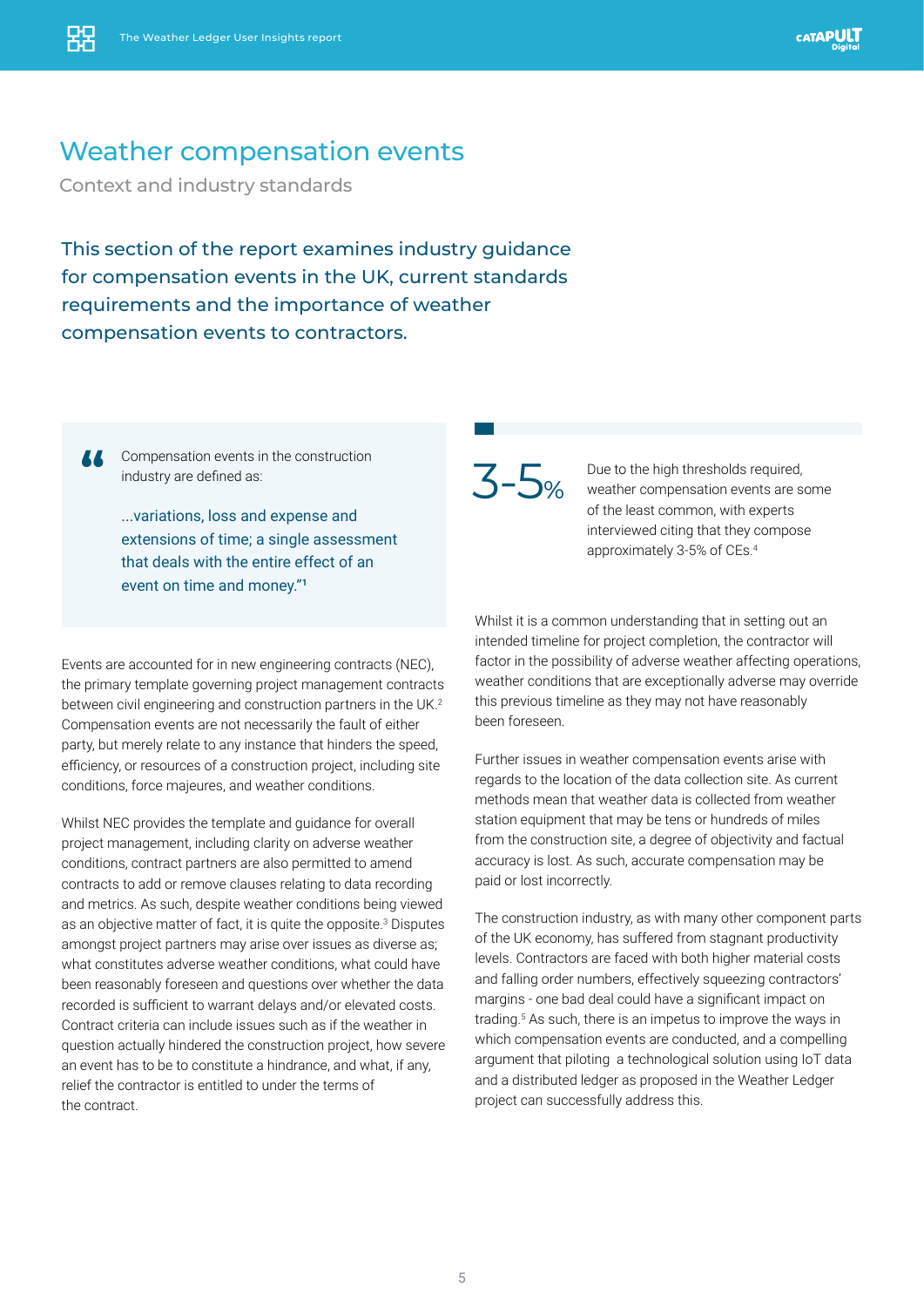## Key stakeholders of weather compensation events

This section explores the key actors within a weather compensation event process, their roles and responsibilities, and who the primary beneficiaries of the Weather Ledger pilot are likely to be.

Whilst every event is different and management will differ from organisation to organisation, the process of claiming on a weather compensation event involves several processes and many individual stakeholders throughout the different stages. Typical parties to a weather compensation event will include those operating on a site such as engineers and planners, as well as more office based participants such as quantity surveyors, project managers, contractors, sub contractors, commercial officers and legal representatives.

The players within a weather compensation event can broadly be coupled into three major groups - on site stakeholders, dual on and off site stakeholders, and those in HQ functions. All three will have to be considered for any holistic digital solution to this issue. In claiming for compensatory relief in this context, the majority of operations occur at site level.

#### **On-site**

At the initial stage, employees in a commercial function of the contractor's organisation will raise the compensation event in question, and will liaise with the on-site engineers to determine which resources and operations were affected. This is completed in anticipation of receiving instruction from the project manager to proceed to submit a quotation.

#### **Dual/off-site**

Once this has occurred, as a commercial obligation there is a joint operation between engineers, commercial officers and planners to confirm that there was a notable CE and to notify the project manager. At this stage, engineers and planners on the project use their experience to advise on the remaining resources and how the programme is required to be revised as a result of this compensation event and the planners would revise the programme.

#### **HQ functions**

This group includes the roles of legal officers and those in corporate risk and insurance. Operating as somewhat of a last resort in the process, when an agreement is unable to be reached at earlier stages, legal officers - whether in house counsel or external officers - seek to clarify the entitlement to compensation based upon the contract terms and the evidence presented in relation to the event in question. Those in HQ functions often spend significant amounts of time at great cost gathering and assessing any technical details on which the arguments rely.<sup>6</sup>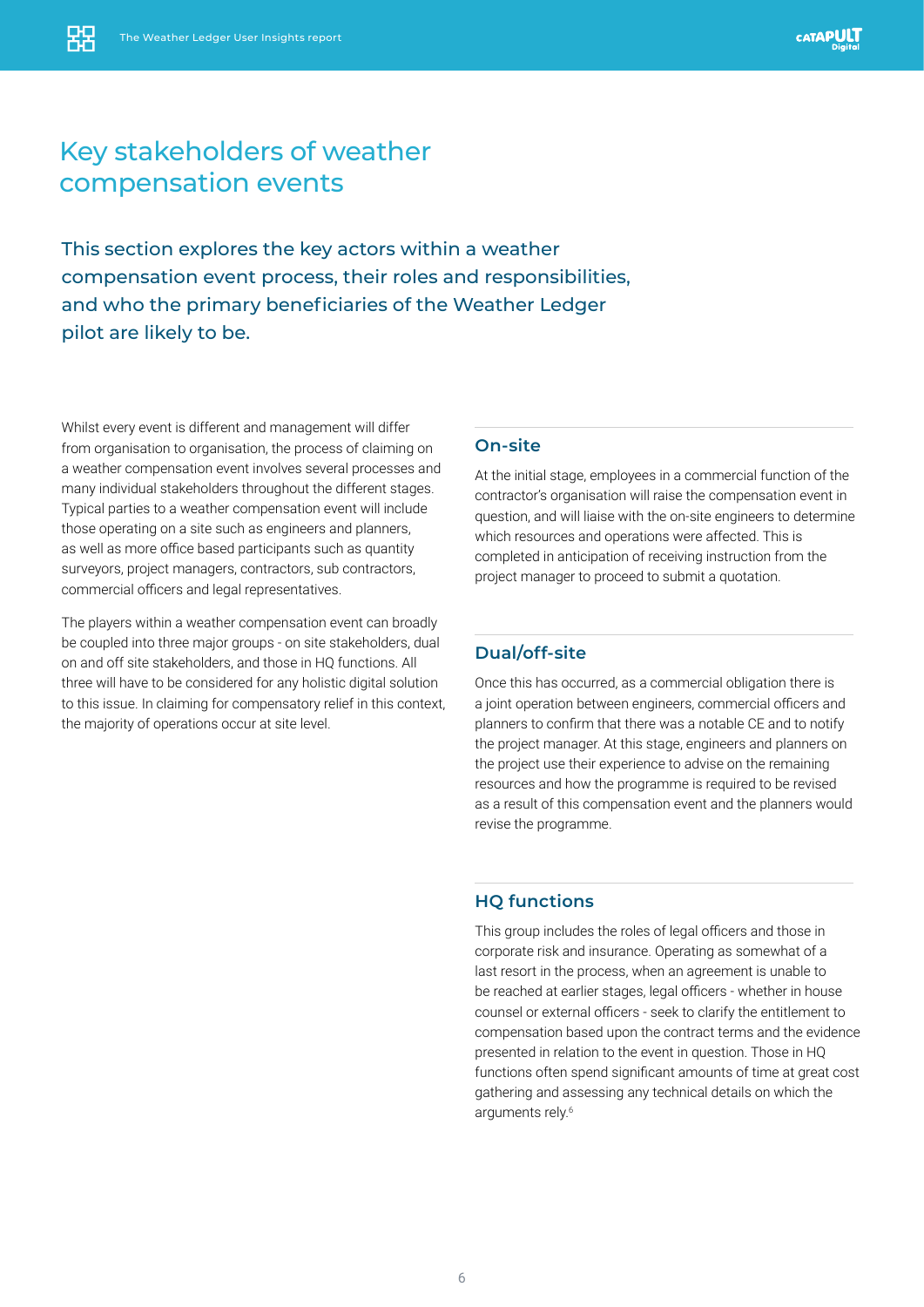### **Potential beneficiaries from the Weather Ledger pilot**

Project managers and contractors are perhaps the most important stakeholders in compensation events, as they are responsible for driving the majority of the process forward, coordinating the retrieval of necessary information and overall management of their respective side's part in the process. As such, these two roles are likely to be the key beneficiaries of a technological solution to improve and streamline the coordination of the process.

Those in HQ functions are also likely to be beneficiaries of an automated CE process, in that having a digital tool that collates all required data, with a fully traceable and immutable ledger of the contract clauses, communication, guidance and evidence and with annexes that provide for the possibility of pre-defined hurdles in the process, there is a greater degree of certainty that legal officers can apply to determine just cause for a CE decision. Using a shared (distributed) ledger to increase levels of objectivity with regards to the history of data, what was communicated and when, allows more focus to be placed upon the effect of the CE as opposed to its validity. This would greatly reduce the time spent by legal, insurance and corporate risk workers on the administrative parts of the process, freeing up their time to determine next steps and wider legal implications.

It has been noted in expert interviews that whilst automation for weather related compensation events would be useful to industry as a whole, it could be of particular interest to those that are more likely to be affected by extreme weather conditions, such as those operating in sites on the coast.<sup>7</sup> In this circumstance, an automated solution could be linked with tide tables or shipping forecasts so as to provide the maximum amount of data to work from.

Other instances in which automation of this type could have significant impact include the bidding stage, where having highly specific forecasting data for the specific area could help to inform the ways in which contractors will manage risk, for example if high or even medium strength winds could prevent crane activity from being carried out safely and effectively.

Interviewees indicated that any solution should be easily accessible, with an interface that is intuitive and similar to commonly used electronic devices, that allows for clear and efficient notification of one-in-ten year weather events, informs all participants of the current status of the application and what is required next, and gives the specific data required in an accessible format.

Interviewees have also suggested that high levels of granularity would be key to ensuring the most optimal automated solution. Providing readings for metrics such as wind speed, if it was raining, cumulative rainfall, humidity and ambient temperature, all at particular times of day, would assist in the planning of construction activities for the day and what is feasible to do and when.

Having specific data to reference at relevant locations for these types of metrics would also help to ascertain the objective facts of a particular event, and save the potential time and effort that may arise from working up a claim that there is no redress or recovery from.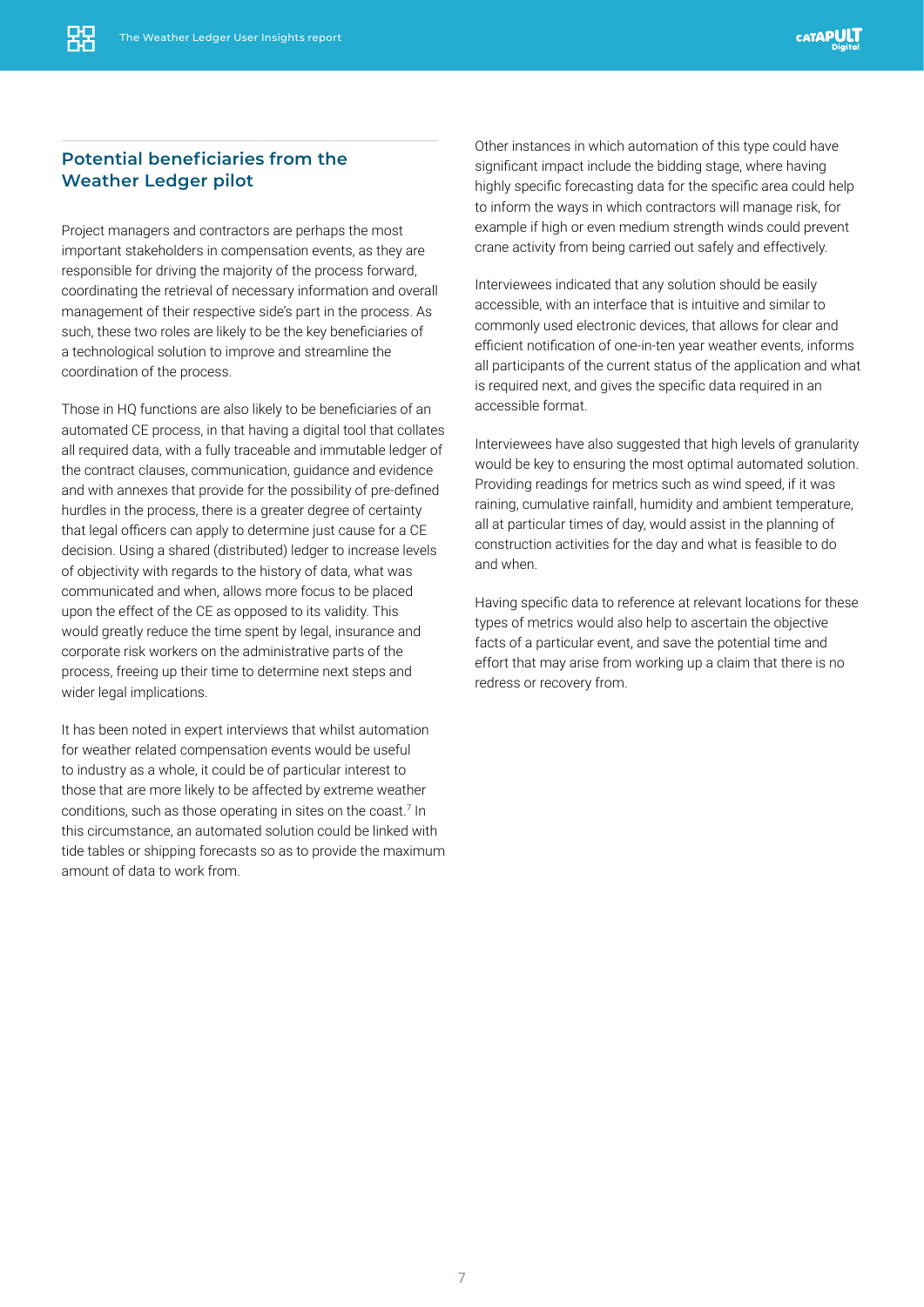# Challenges within the compensation event application process

Interviews with industry experts have revealed several points of contention and a lack of clarity within the current claiming process. This section explores some of the key challenges that stakeholders can face within both the current process, and with any solution to be piloted, such as the Weather Ledger.

Whilst every event is different and management will differ from organisation to organisation, the process of claiming on a weather compensation event involves several processes and many individual stakeholders throughout the different stages. Typical parties to a weather compensation event will include those operating on a site such as engineers and planners, as well as more office based participants such as quantity surveyors, project managers, contractors, sub contractors, commercial officers and legal representatives.

The transactional nature of a weather compensation event means that there are several moving parts within the process, each with their own requirements, challenges and points of contention. This process can become extremely time consuming, as the data capture, information exchange and contract administration between parties are relatively manual processes that take significant amounts of time.

#### For a compensation claim to be valid, it requires:

- a measurement of the actual weather conditions at the location stated in the contract, which is either on site or at a nearby weather station recorded before the completion date for the whole of the works
- that it is shown to occur on average less frequently than once in ten years
- that it is reported as an "early warning notice" (including "defined costs") to the client within 30 days of the event

To simplify the weather related CE process for submitting a claim, following the event in question, the project's contractor is required to notify the project manager within a period of seven days. Following this, the project manager will advise the contractor to submit a quotation that will either be accepted, chosen not to proceed, suggested to be revised, or otherwise decided upon by the project manager. From the contractor's perspective, a best case scenario would consist of this process being completed in a timely fashion, resulting in an acceptance of the claim. Interviewees have noted the use of contract management software to ensure adherence to NEC3 guidelines and ease the reporting of the event.<sup>8</sup>

However, the interceding parts of the process often become mired, when issues of data criteria, mistrust and legal processes are called into question.

#### **Accuracy and validity of data**

NEC3 stipulations on weather related CEs require that to qualify for compensation, adverse weather must not only be severe, but that it has not occurred at that scale within a 10 year average.9 Conversely, an alternative suite of contracts authored by Joint Contracts Tribunal (JCT) determines that an event is valid in instances when the weather is 'exceptionally inclement' for the time of the year in the project's location, but only gives scope for an extension of time, without providing additional money. One interviewee noted that amongst his peers it was not felt that either of these provisions are the fairest or most efficient ways of determining a sufficiently severe weather event.<sup>10</sup> Whilst the NEC3 suite of contracts is the most prescriptive and simplified guidance for covering construction contracts in general and is intended to be founded upon the principle of equitable risk sharing, some have noted that it removes risk from the employer and places it on the contractor, meaning that the contractor often loses out.

This is only made more difficult when it is taken into consideration that weather stations collecting the data, whilst occasionally on-site, are more often in a different location some miles away, that may not have the exact weather conditions as the site of the disputed weather event. These incompatibilities mean that construction projects may be significantly set back by adverse weather conditions, but are unable to receive compensatory recourse under the current system. This is evident when looking at the claimability of events at sites such as airports and shipping ports, where severe weather conditions such as fog and high winds are not listed as claimable events, despite these events having the capacity to halt critical operations. There is therefore a strong case for validated weather sensors to be located on site.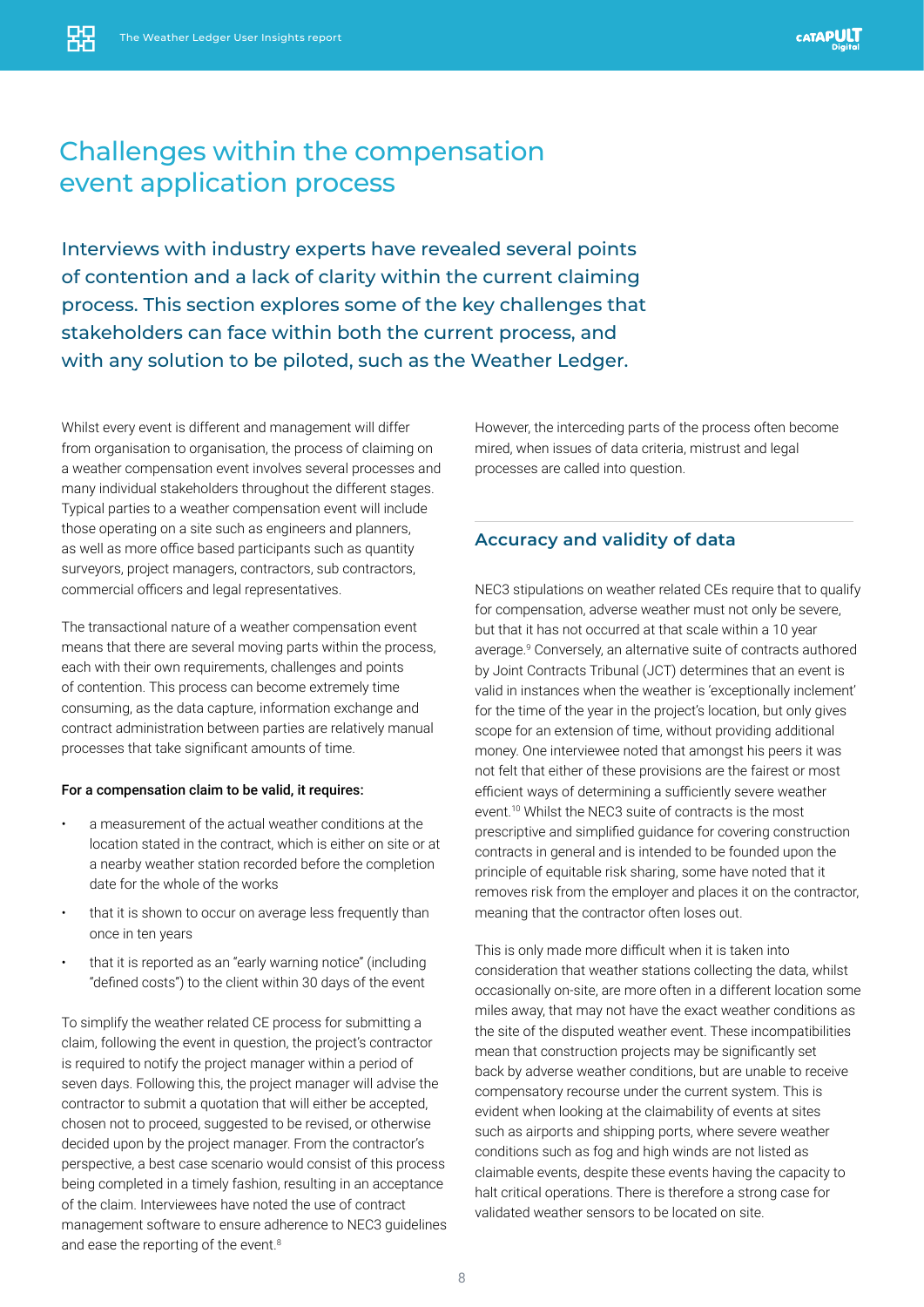Although interviewee insights have noted the usefulness of contract management software for actions such as notifying the relevant party about how much time remains on any given step of the claim, and helping to follow NEC3 guidelines, it is also noted that some software systems do not go so far as to notify when a one-in-ten year weather event has occurred, therefore enabling contractors to become aware of claims that they may be entitled to.

Insights from the interviews also suggested that these systems can be rigid and clunky, whilst relying on on-site staff to write retrospective records for dual/off-site staff to input the data into the system. As such, the time lapsed in inputting the information, and the process of relaying it between multiple parties before input could potentially cause the transmittance of misinformation that is used to determine the validity of a compensation event claim.

#### **Mistrust within the construction industry**

Trust between parties to a weather compensation event is of key importance when considering the benefits of an automated solution. Interviewees have noted an apparent level of mistrust that often exists within the construction industry, particularly around compensation events. NEC3 includes several clauses, of which the principal of neutral trust is one, so as to enable open collaboration and remove confrontations that may exist within other contracts.

However, the nature of business and the financial element of transactions mean that both parties will typically act in their own interests when executing the contract requirements. As such, a degree of mistrust arises from the apparent zero-sum game wherein one party must 'lose' and the other 'win' in a compensation event claim. Anecdotal evidence from expert interviews suggest that because of this, companies often work with the same partners that they have previously used and have had positive experiences with as a means of lessening the element of mistrust that may exist with alternative or new business partners. Essentially, those evaluating potential project contractors will likely tend to work with clients that they know they can make money with in 'the right way'. This limits expansion, exploration of alternative or more suited partners, and thus prevents any improvement on the status quo.

#### **Legal implications of a smart contract in weather related compensation events**

The utilisation of DLT as part of a solution has the potential to remove this element of mistrust, as the basis of distributed ledger is to coordinate data sharing between all relevant

stakeholders, ensuring a common view and consensus on statements of fact. This replaces trust with verification and radically transforms behaviours. Not only can data reside in such a distributed ledger, but also software programmes implementing algorithms and logic as found in industry standard contracts, such as the NEC3. These digitised contracts are termed 'smart contracts'.

Notable in discussions of a digital solution in weather compensation events are the legal implications of automation. In the current compensation relief process, several manual stages in a compensation claim exist that could be made considerably more efficient through the use of DLT, automating processes and verifications using consensus through a distributed ledger. Digitising processes through smart contracts would ensure consistent interpretation of the more boilerplate contract clauses, streamlining data sharing and notifications to all parties, triggered by factual data regarding the state of the weather.

The smart contract in this solution, as with current provisions of NEC3 contracts, would have a standard format and template that can be repeated and used in different construction projects, with parties to the contract having the ability to add and remove terms as per their negotiations.

The smart contract, as with any other contract, would be legally binding and as such must be written in a way that executes the necessary functions in accordance with legal precedence. The use of smart contracts in a solution for the Weather Ledger product would require careful consideration of how digitalisation would be incorporated into the process, looking in detail at aspects such as the certainty of contract terms and the ways in which they operate, so as to ensure that unintended consequences and actions do not arise due to nonspecific wording or misunderstandings of how the process would operate.

In designing the smart contract, experts interviewed noted that one important function to include would be to ensure human checks and balances. For example, it could ensure that rather than an action triggering an automatic payment, it would merely trigger a payment request, enabling the relevant parties to actively confirm the action and provide an extra layer of protection. This is particularly important in establishing the contract at an early stage, as amending the contract further down the line could hold significantly more challenges both from a technological and legal standpoint.

Separating the terms of the contract into different layers and having a 'wrapper agreement' in which annexes and additions to the contract add further clarity would be of particular importance here, ensuring that as many relevant eventualities as possible are considered and provided for, therefore enabling the process to be significantly more streamlined and efficient.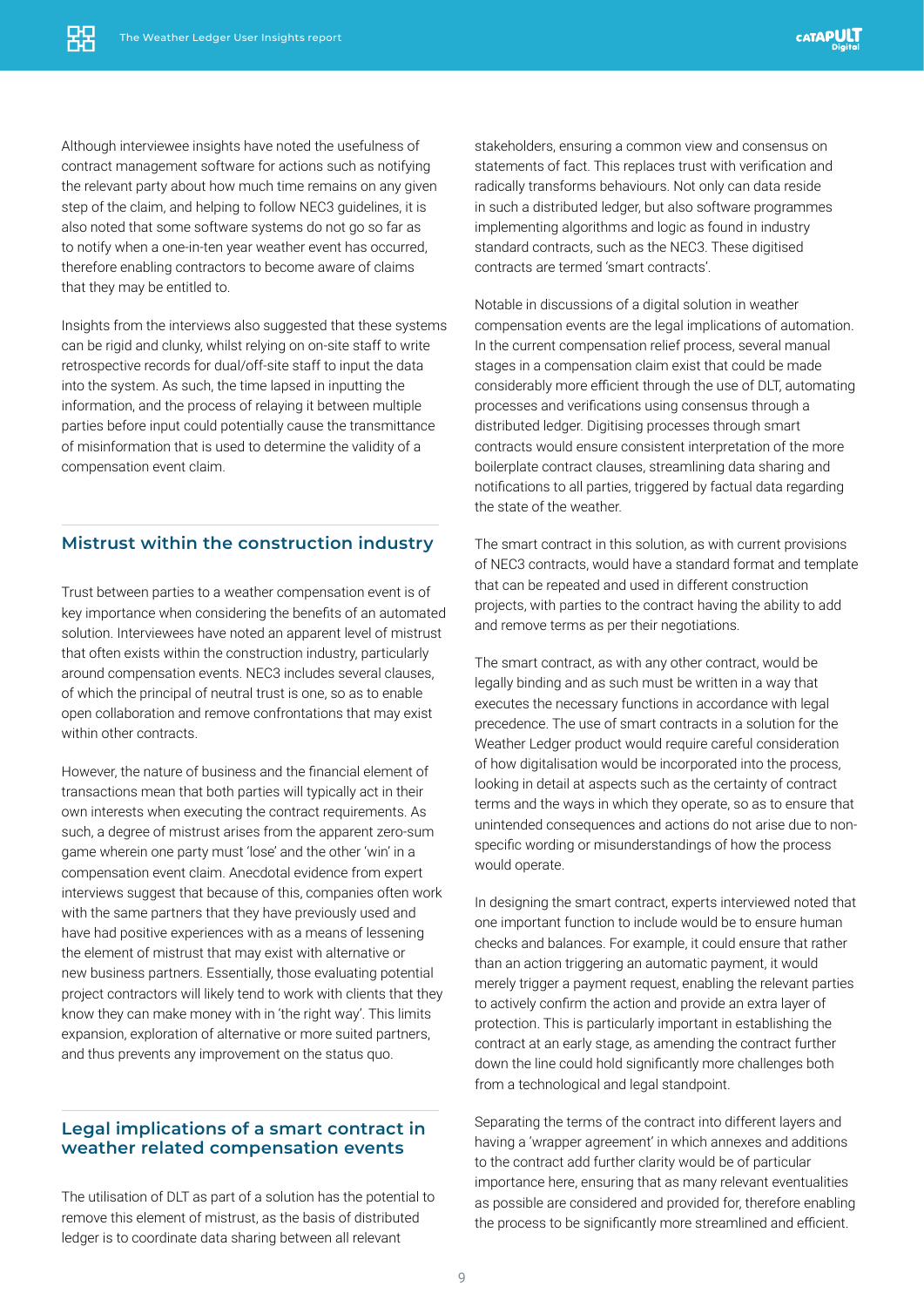## The impact of technology on weather compensation events

The construction industry has an increasing level of adoption for digital technologies, albeit at a slower pace than several other sectors. When applied correctly, these technologies are shown to have a significant positive impact on productivity and efficiency. This section will explore some of the technologies that are currently used within weather compensation events, and benefits that can be realised from the use of IoT and DLT in the Weather Ledger pilot.

Weather compensation event stakeholders have already noted the benefits that contract management software can have in simplifying the process and improving the efficiency of resolving compensation events.<sup>11</sup> Furthermore, the UK Government has recognised the transformative impact that business information modelling (BIM) can have on the sector, enabling the construction and software industries to collaborate in a manner that enables 'opportunities and synergies for both'.<sup>12</sup>

The integration of DLT and IoT technology could have similar, if not greater transformational impact on the process of claiming for compensation events, primarily for reasons already noted in this paper.

Whilst contract management software is useful for indicating the timelines of actions, other relevant process milestones such as completed or in-progress actions are not tracked, meaning that relevant information is often held in several locations and across various software applications. Process automation and shared visibility through DLT has the potential to offer a compelling solution for the management of weather compensation events in construction, in-turn delivering the several benefits to all construction stakeholders.

### ${\mathfrak{D}}$  Improved contractual compliance

Process automation can be configured to ensure adherence to NEC3 and NEC4 industry-standard contracts with strict early warning timelines, automate the audit trail, and reduce points of friction or dispute between stakeholders.

### Minimisation of overheads

Automating event-based compensation reduces the burden placed on those in the back-office, and the risk of manual mistakes or reduplication of effort (for example, doublechecking weather to ensure validity), thereby enabling them to redirect their time to other important areas of work and increasing productivity.

### $\left| \frac{1}{100}\right|$  Improved supply chain resilience

Streamlining and automating the processes will likely result in a reduced number of payment delays, which currently disproportionately impact SME subcontractors. This is of particular relevance to public sector clients who are required to reduce payment delays and failures.

### Reduced disincentives

The execution of a smart contract in compensation events minimises human factors to ensure all events are flagged. This in turn is likely to lead to more effective compensation relief, in addition to better risk and pricing of contracts.

### System integration

Digitising processes with open application programme interfaces (APIs) leads to greater extensibility and interoperability with other key construction related technologies, including future versions of BIM, data analytics tools, and project management systems.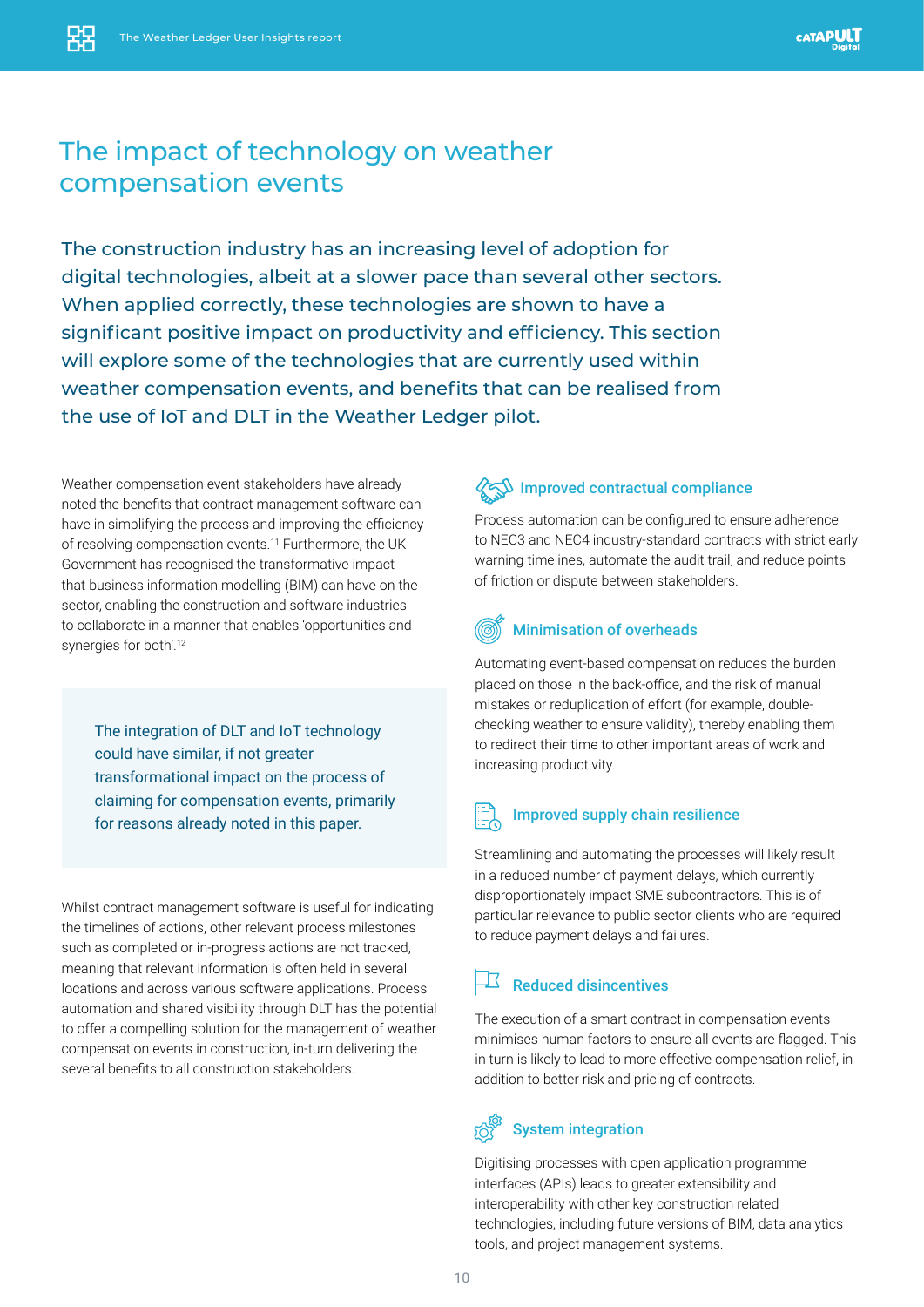# Potential barriers to adoption

Whilst there is a compelling argument for the adoption of distributed ledgers and IoT to improve the process of claiming for weather compensation events within the construction industry, issues also exist that could potentially act as barriers to adoption. This section looks at some of the key cultural and financial barriers, including the industry being a technological laggard, financial disincentives and the costs of capital expenses at a time when industry is shrinking its innovation expenditure.

### Cultural

The construction industry in the UK, as with many other industries, is increasingly introducing technology into daily operations, with programmes such as building information modelling (BIM) taking centre stage in terms of innovation. However, although the industry is beginning to increase adoption, historically, technological adoption has been significantly slower in construction than in other industries. One interviewee noted that the traditional nature of the construction industry means that despite seeing the benefits that technological advances may have on business and operational functions, diffusion of technology has been slow. Industry experts have noted that whilst there are several innovators in industry who have fully implemented technology and now benefit from it, there are significantly more laggards in industry, who are struggling to catch up.13 As such, although the implementation of a solution using IoT and DLT may improve the process of weather based compensation events, the struggle may lie in changing attitudes towards technological adoption.

### Financial

A barrier to adoption may also lie in the fact that the current compensation process, although often fragmented and disjointed, benefits some players more than others, both financially and commercially. One interviewee noted that as companies involved in weather compensation events make a lot of money from the status quo, there could be commercial disadvantage from streamlining and automating the process and using more accurate data. Financial disincentives to streamlining the current process through a technological solution have the potential to halt integration of a solution that would otherwise have the potential to revolutionise the claims process. As such, a policy incentive to require adoption as an industry standard may be the most useful method of mitigating the impact of this barrier, and would also serve to support the UK Government's wider interests to reform the sector.

Barriers to adoption of a new technological solution may also exist in terms of the expenses that would be required to implement and roll out the solution. As previously noted, weather compensation events are often few and far between in the construction industry and as such, financial controllers within industry may hesitate to invest capital in the technology, particularly at a time when the construction industry in the UK has reduced its innovation activity.14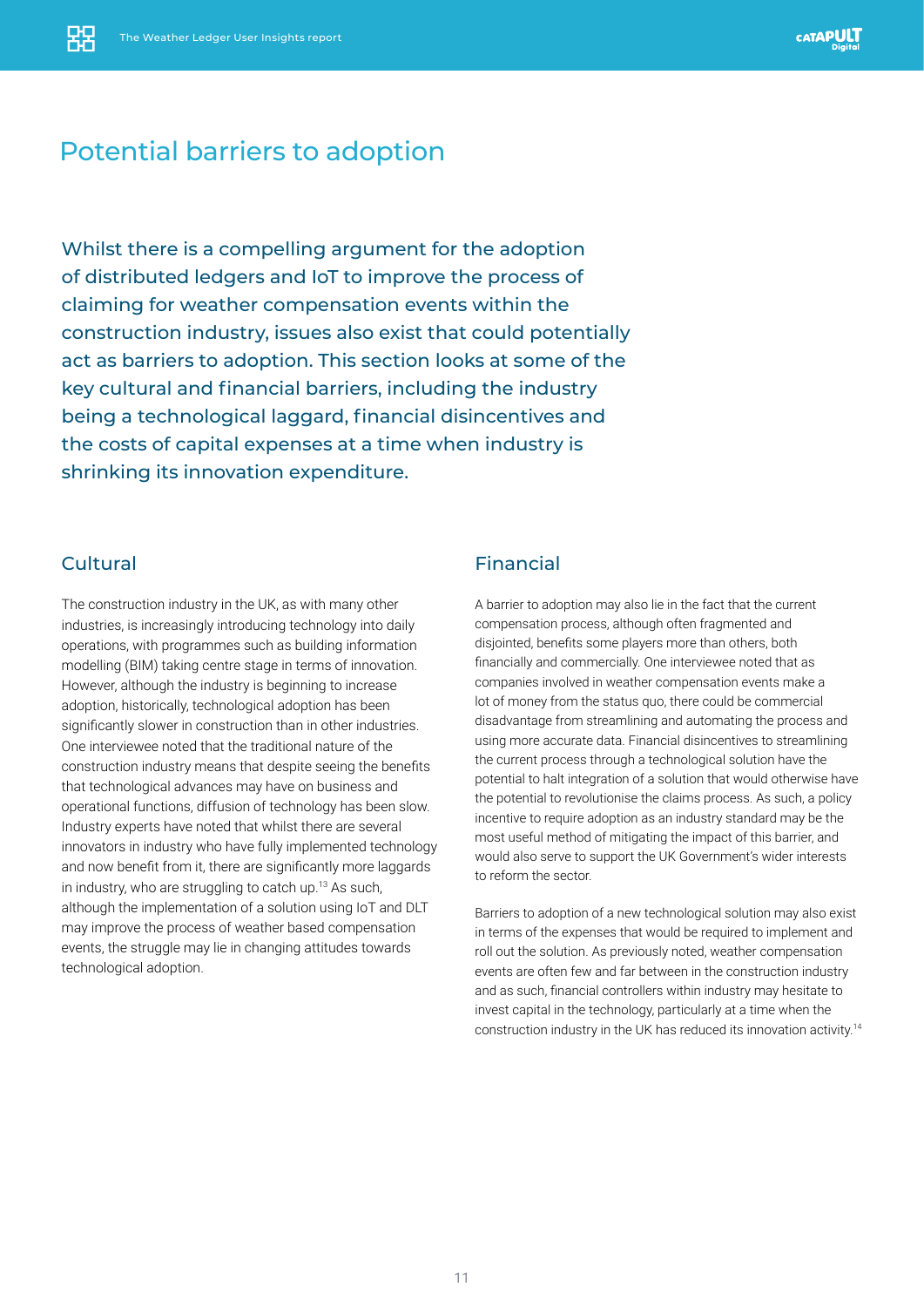# Concluding remarks

A recurring theme throughout the research conducted for this report was that although project-altering weather conditions are frequently encountered within the construction industry, the threshold for compensation is extremely high, requiring the weather to be equal to or greater than the average of a one-in-ten year weather event, resulting in weather-based compensation claims forming as little as three to five percent of compensation event applications.

However, when weather related compensation events are submitted, despite guidance on how to proceed in the form of NEC3 and other contract templates, a large degree of subjectivity remains in the process. This renders it difficult to make swift and fully agreeable decisions between parties without multiple, often lengthy exchanges which are both costly and time intensive for both parties.

Designing a technological solution that is fully interoperable with existing software currently used in the construction and civil engineering industries, could provide optimal process productivity and efficiency for stakeholders in weather compensation events. Based on existing literature and interviews with industry experts, the capacity that DLT and IoT possess, including increased location specificity of data, immutability of data and transparency, could tackle the key issues of data accuracy, trust and contract execution in a manner that existing technological solutions have not yet managed to accomplish.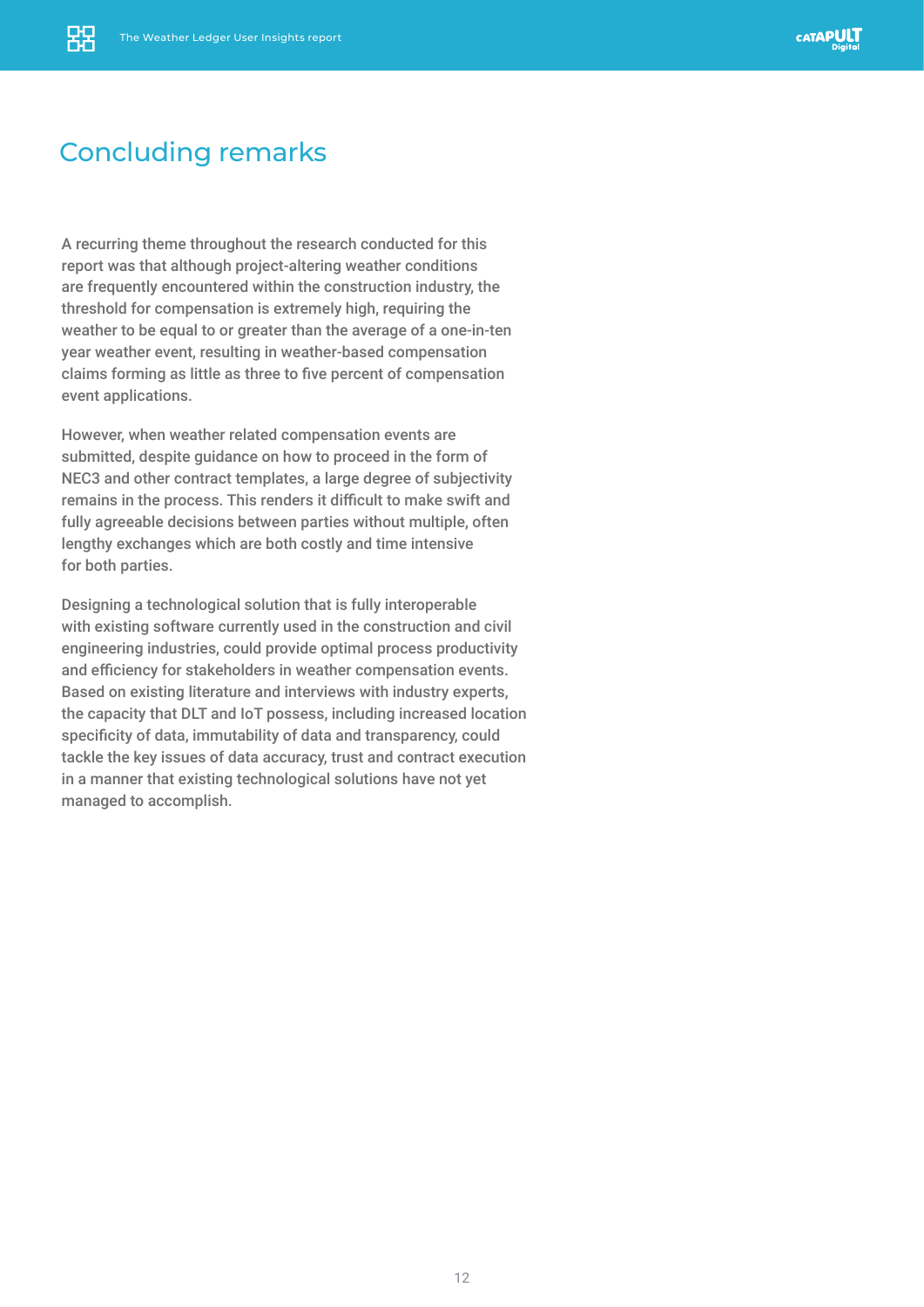# Appendix

In total, we conducted 11 expert interviews, those who have agreed to be included are listed below:

#### BAM Nuttall

Adam Walker Colin Evison David Mitcheson

Clyde and Co.

Lee Bacon

# List of questions asked in the expert interviews

#### Industry insights report: key questions

- 1. What are the key challenges facing construction at the moment? (clustering of categories)
- 2. Have they changed over the past few years?
- 3. What technologies do you currently use within construction? Are there subsets which are highly digitised or is it widespread across?
- 4. Do these solutions serve the challenges that you have aptly?
- 5. How many compensation events (CE) happen in a year on average?
- 6. How many of these CEs are related to weather conditions?
- 7. Have you considered or used other methods to calculate weather related CEs? If so, what are they?
- 8. What impact do adverse weather conditions have on efficiency / productivity. Do you know how much it has impacted ROI and other important KPIs?
- 9. Is the process to deal with adverse weather conditions straightforward? Who is involved in the process of dealing with the dispute resolution for this?
- 10. What could improve the process for dealing with adverse weather conditions within construction?
- 11. Ideally, what would be implemented to resolve this issue? Would you consider compensation automation?
- 12. What does 'trust' mean within the industry? Where does trust come from - existing relationships with other companies, particular people you've worked with in the past, or trust in the contracts you've drawn up between each other?
- 13. How well are DLT/IoT understood within your company and within industry? Are you aware of the benefits that these solutions can bring?
- 14. Would you consider a solution utilising DLT and IoT?
- 15. Would there be an impetus to invest in the implementation of these solutions. What are the barriers? Why have solutions been explored / not explored?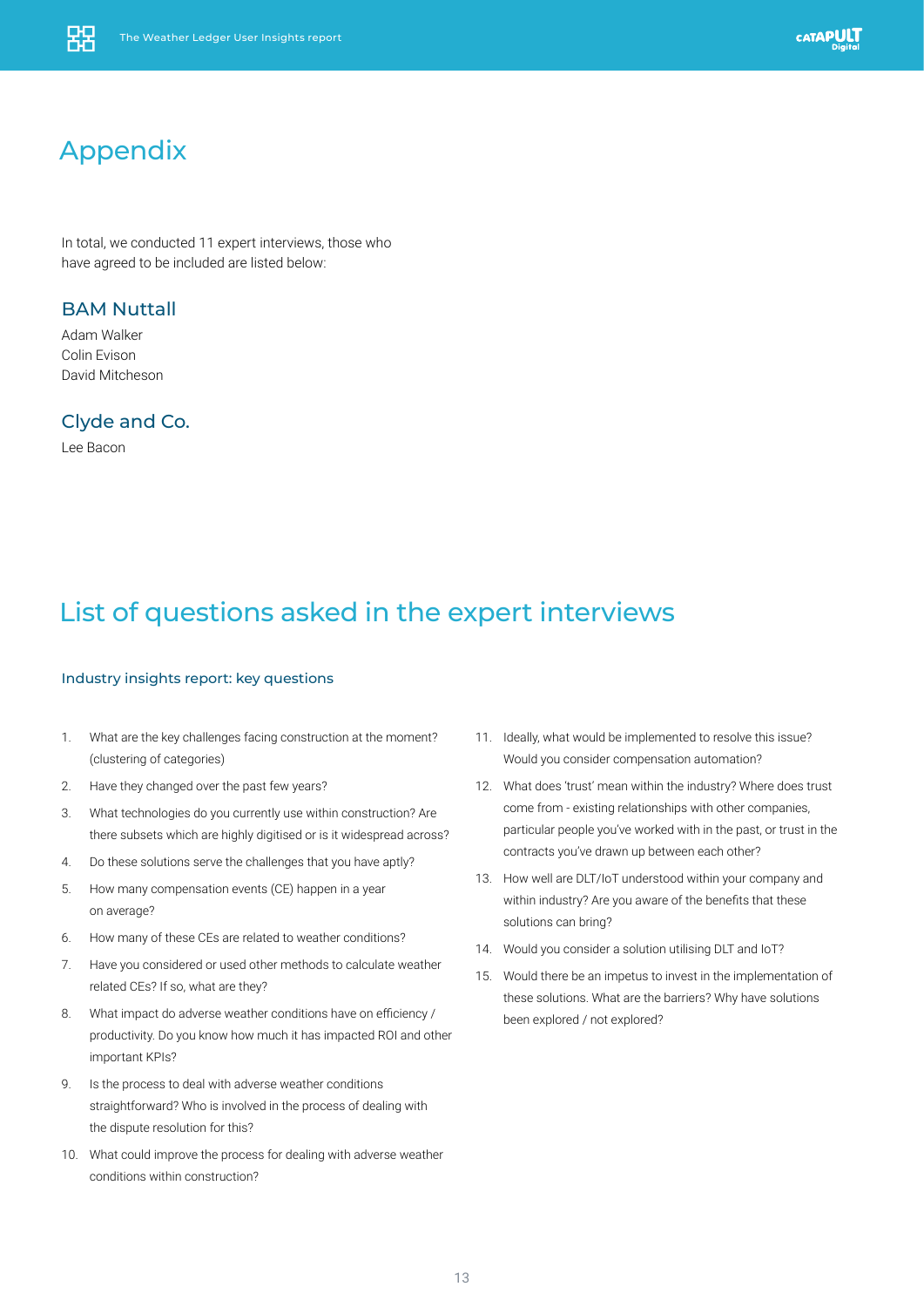#### User insights report questions

- 1. How many contractors/subcontractors are involved in a typical NEC?
- 2. What is the average duration of a NEC project?
- 3. What is the formula to calculate weather related CE? (there seems to be some ambiguity on how the calculation is done, any precise guidance will be useful)?
- 4. Who is involved in a weather compensation event and when? Project managers? Workers on site? Legal office? Etc.
- 5. What impact do adverse weather conditions have on your supply chain (subcontractors)? For example on revenues, cash flows, scheduling etc?"
- 6. "Which tasks in weather disputes take up the majority of your time / cost? What kind of scale of effort is required from you on these, e.g. percentage of your time, or days per year etc"
- 7. where does trust/mistrust come from in the current process. What are the chief areas and causes of contention. Where does the process get too heavy/mired in legal review. What are the worst

and best-case scenarios?

- 8. Route to adoption for digital technology within construction, key decision makers within large companies - who controls budgets?
- 9. What do you understand as a weather related compensation event?
- 10. Describe the early warning notice sequence
- 11. Describe the compensation event sequence
- 12. How frequently do you get involved with this?
- 13. Understand their day to day activities around this
- 14. When do you get notified about a compensation event? How does it happen?
- 15. If an early warning occurs what do you do? Could you walk us step by step?
- 16. If a CE occurs what do you do? Could you walk us step by step?
- 17. Understand pain points
- 18. What admin do you have to do? Could you walk us step by step?
- 19. Where / when do arguments occur?
- 20. Understand high return x low cost opportunities
- 21. Where do you think the quick wins are?
- 22. Vision of ideal scenario
- 23. Which steps could be improved? What would you automate?
- 24. What do you think is an ambitious vision of the future for this system?
- 25. What would be the barriers to this?
- 26. Validate our flow
- 27. Does this look right?

#### Wider industry:

- 28. How painful are compensation events for your organisation?
- 29. Do you already, or, aspire to, use technology to solve this problem?
- 30. How could we educate your organisation and the wider industry about this?
- 31. Who or what could block this from being used?
- 32. Who would give the green flag for this being used?
- 33. What proof do you want to see before this can become something you would adopt?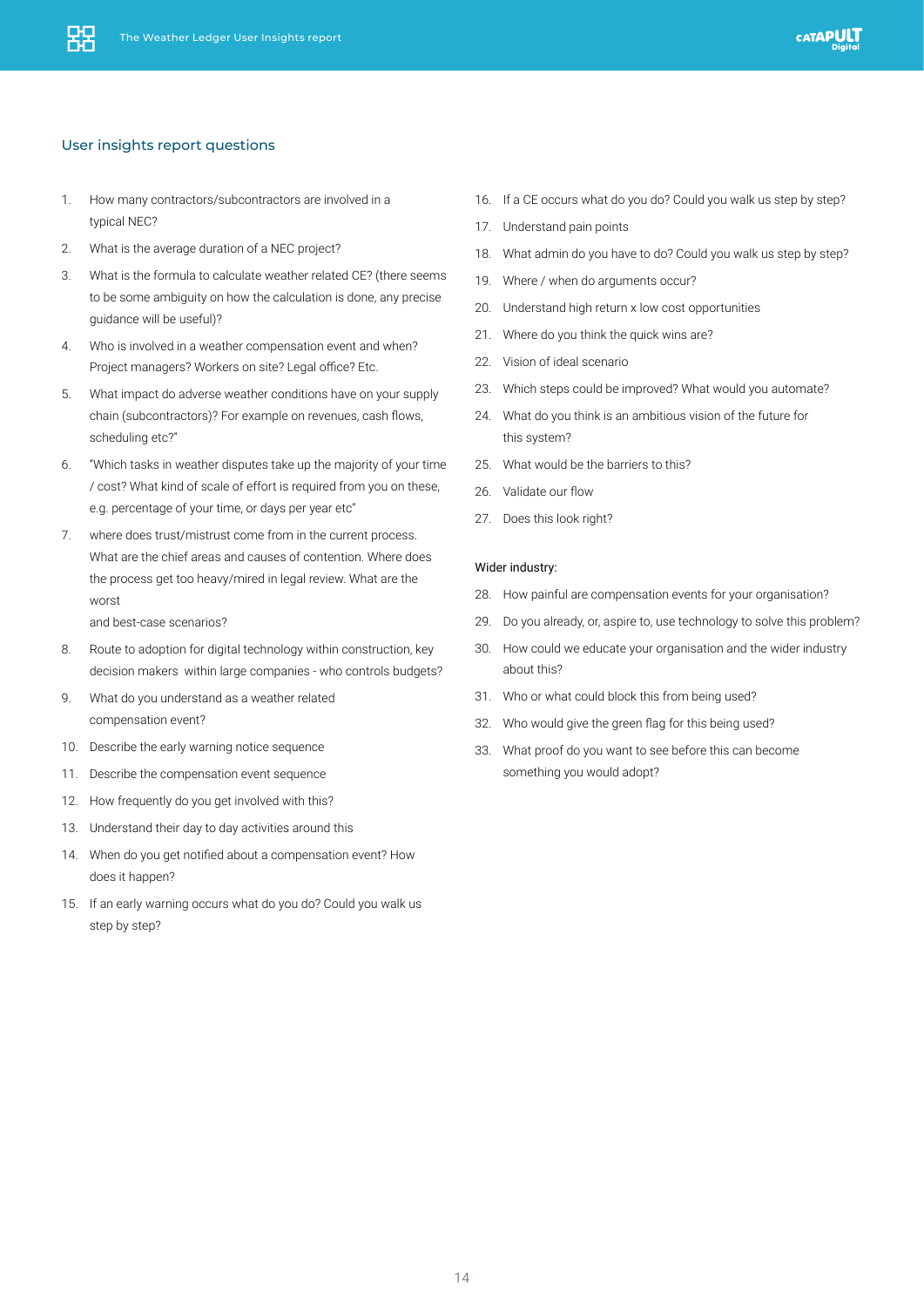

### **Endnotes**

- [1](  http://www.stevencevans.com/nec3-compensation-events-a-practical-guide/) <http://www.stevencevans.com/nec3-compensation-events-a-practical-guide/>
- 2 <https://www.neccontract.com/About-NEC/How-NEC-Contracts-Works>
- 3 NEC and the Weather Webinar <https://www.neccontract.com/NEC4-Products/NEC-Webinars/Past-webinars/NEC-and-the-Weather>
- [4 Expert interviews conducted by Digital Catapult, May 2020](http:// Expert interviews conducted by Digital Catapult, May 2020)
- 5 [Turner & Townsend, Q3 2019 UK Market Intelligence,]( Turner & Townsend, Q3 2019 UK Market Intelligence, https://www.turnerandtownsend.com/en/perspecti)  [https://www.turnerandtownsend.com/en/perspectives/uk-market-intelligence-q3-2019/]( Turner & Townsend, Q3 2019 UK Market Intelligence, https://www.turnerandtownsend.com/en/perspecti)
- 6 Expert interviews conducted by Digital Catapult, May 2020
- 7 Ibid.
- 8 Expert interviews conducted by Digital Catapult, May 2020
- 9 Notes for seminar Compensation events procedure and assessments under the NEC3 Engineering and Construction contract (Third Edition), Bezzant Limited https://www.ceca.co.uk/wp-content/uploads/legacy-media/96888/seminar\_notes\_-\_386e\_\_-\_compensation\_event\_procedure\_\_\_assessment\_under\_the\_nec3.pdf
- 10 Expert interviews conducted by Digital Catapult, May 2020
- 11 Expert interviews conducted by Digital Catapult, May 2020
- 12 HM Government, Industrial strategy: government and industry in partnership, Building Information Modelling [https://assets.publishing.service.gov.uk/government/uploads/system/uploads/attachment\\_data/](https://assets.publishing.service.gov.uk/government/uploads/system/uploads/attachment_data/file/34710/12-1327-building-information-modelling.pdf) [file/34710/12-1327-building-information-modelling.pdf](https://assets.publishing.service.gov.uk/government/uploads/system/uploads/attachment_data/file/34710/12-1327-building-information-modelling.pdf)
- 13 KPMG, Future-Ready Index Leaders and followers in the engineering & construction industry Global Construction Survey 2019 <https://assets.kpmg/content/dam/kpmg/xx/pdf/2019/04/global-construction-survey-2019.pdf>
- 14 Department for Business, Energy and Industrial Strategy, UK Innovation Survey 2019: Headline findings covering the survey period 2016 - 2018 [https://assets.publishing.service.gov.uk/government/uploads/system/uploads/attachment\\_data/](https://assets.publishing.service.gov.uk/government/uploads/system/uploads/attachment_data/file/8737) [file/873740/UKIS\\_2019\\_Headlines\\_Findings.pdf](https://assets.publishing.service.gov.uk/government/uploads/system/uploads/attachment_data/file/8737)